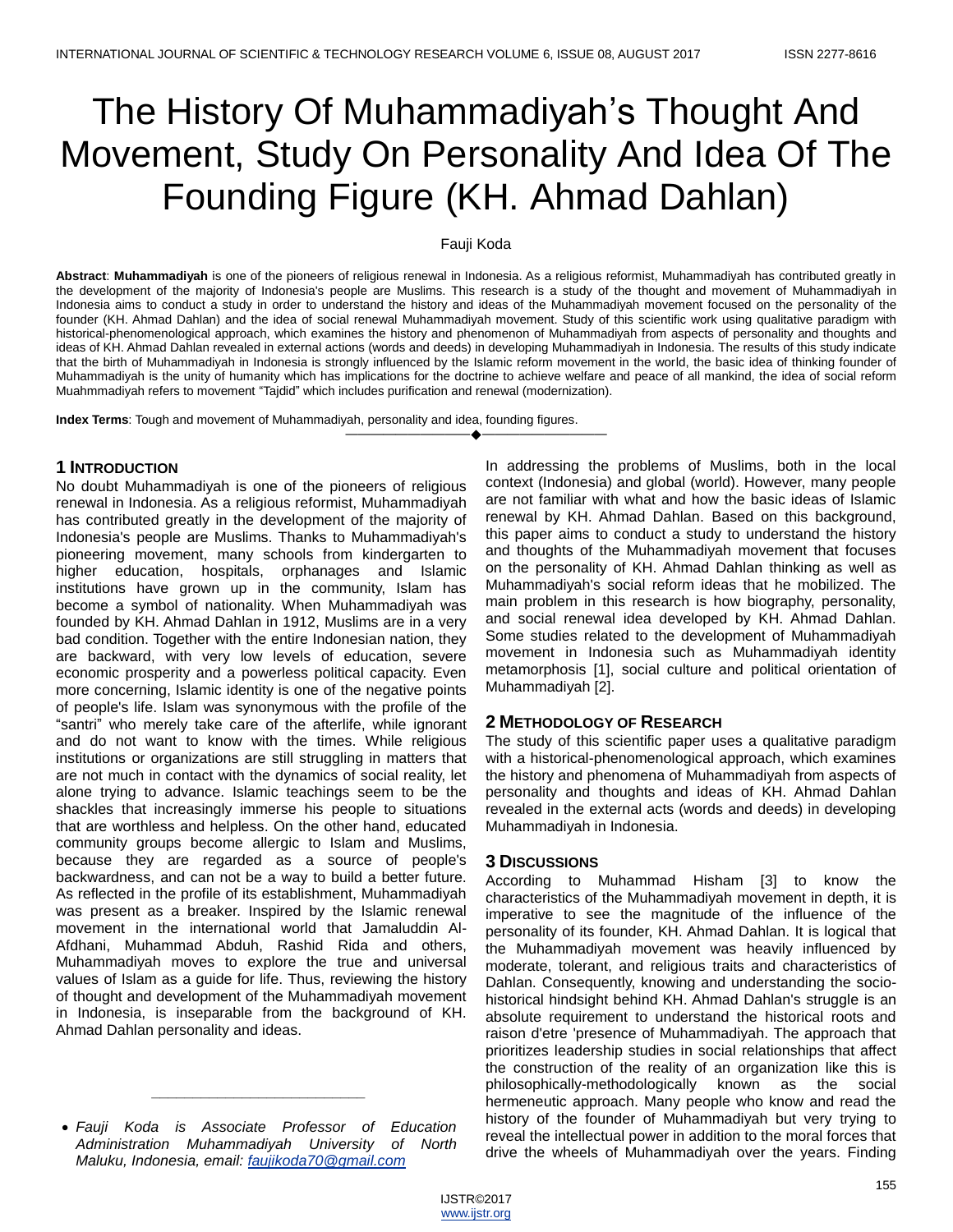the forces that propelled Muhammadiyah for such a long period of time must in fact be restored to the moral and intellectual strength of its founder [4]. KH. Ahmad Dahlan was born in the village of Kauman Yogyakarta, Indonesia in 1868 under the name Muhammad Darwis. His father is KH. Abubakar, a preacher of the great mosque of the Sultanate of Yogyakarta. When traced its genealogy to Maulana Malik Ibrahim. His mother was named Siti Aminah, daughter of KH. Ibrahim, the leader of the Sultanate of Yogyakarta [5]. KH. Ahmad Dahlan which is the fourth child of seven brothers that whole sister, except for his youngest brother. He belonged to the descendants of the twelfth of Maulana Malik Ibrahim, one of the prominent among Walisongo, the pioneer of spreading Islam in Java (Indnesia). The genealogies are Maluna Malik Ibrahim, Maulana Ishaq, Maulana 'Ainul Yaqin, Maulana Muhammad Fadlullah (Sunan Prapen), Maulan Sulaiman Ki Ageng Gribig (Djatinom), Demang Djurung Djuru Sapisan, Demang Djurung Djuru Kapindo, Kyai Ilyas, Kyai Murtadla, KH. Muhammad Sulaiman, KH. Abubakar and Muhammad Darwisy (Ahmad Dahlan). Hermeneutically social behavior will be influenced by the person's geographic indicate that social background affects the maturation process. Kauman village as the birthplace of the famous Darwis as a "santri" environment. According to Pijper in Arifin [6], Kauman located near the mosque is possible as an incarnation of the desire to be close to something sacred. However, Kauman word derived from the Arabic language, namely "qawm" which means society (people) or nation. But these two meanings are not appropriate for the condition of Kauman village. Precisely, this word is a derivation of the word "qaim" which means the leader of Islam. So Kauman village means "a place of the uphold of Islam", to the leaders of Islam [3]. Kauman evolved along with the functioning of the Grand Mosque of the Yogyakarta Sultanate. Operationally, mosques are managed by scholars who are empowered by the Sultan to maintain. To facilitate the exercise of such authority was built residence around the mosque. The clerical family is the first family to settle in Kauman. Economic prosperity and height of dignity encouraged Kauman village to be a closed village with special values boundaries, in the form of high adherence to religious security. Symbolically meaning is incarnate in the form of wall fences or buildings that separate with the outside. That's why kauman gives birth to a special personality that is different from the outside of Kauman. In the Kauman community in particular, there is a general opinion that anyone who enters the governor's school is considered a "kafir" or Christian [5]. The Kauman community assumptions are based on the a priori attitude which depicts hatred against the Dutch colonists is the enemy of the Muslim area of the Sultanate of Yogyakarta [6], then the Darwis was not educated in the formal education institution organized by the Dutch East Indies government. However, it does not mean that Darwis is not deep in science. He studied science through recitation. At the age of eight he has been reading al-Quran well to the end. Next, he studied science "Fiqh" on KH. Muhammad Shaleh and "Nahw" Science at KH. Muhsin. He is also a lot of knowledge from KH. Muhammad Nur and KH. Abdul Hamid. The ability of astronomy he obtained from KH. Raden Dahlan, the science of "hadith" he got from KH. Mahfud and Sheikh Kayyat. Even Darwis had learned the science of medicine and the poison of Sheikh Hasan. The name Sheikh Muhammad Yamin Jambek (Bukit Tinggi), Sheikh Muhammad Satock was recorded as his teacher. Self-taught, Darwis also studied books written by

great scholars, such as al-Ghazali, Ibn Taymiyyah, Jamaluddin al-Afghani, Muhammad Abduh and Rashid Ridha [4]. At the age of 22 years (1890), Darwis perform the pilgrimage. The bridge he uses best to learn on leading teachers, including Imam Shafi'i Sayyid Bakir Syantha [4]. From this teacher's he was named Haji Ahmad Dahlan. Giving a new name to the person who has performed the pilgrimage is a tradition, [6]. Since then Muhammad Darwis is familiar with the name of Haji Ahmad Dahlan. Hisham [3], suggests that Dahlan's existence during Makkah caused him to be so influenced by the ideas of Muhammad Abduh and modern reformer Muslim thinkers. Besides studying the book of Abduh, such as ar-Risalah, Islam wa Nasraniyyah, Tafsir Juz'Amma and Kanzal'Ulum, Dahlan also studied the book of Ibn Taimiyyah, al Tawasul wa al Risalah and Tafsir al Manar written Rashid Rida. Upon returning, Dahlan helped his father teach at the recitation of the children in Kauman. On probable occasions, he often represents his father giving religious discourse to people who are much older. In 1896, his father died. The office of the great mosque preacher by Sultan Hamengkubuwono VII (1839- 1920) was assigned to KH. Ahmad Dahlan with the title of preacher Amin. As a "Kyai", Dahlan is categorized as "ngulomo" (ulama). The public recognizes Dahlan as a religious scholar because of his interest to explore the science. Kyai Dahlan has lived the ideals of renewal upon his return from the first pilgrimage. But Deliar Noer [7], argues that it can not be proved with certainty whether Kyai Dahlan came to the thought of individual renewal, or whether he was influenced by others in this regard. Deliar Noer further indicates the possibility of Dahlan arriving at the ideals of individual renewal. But he failed in realizing the change (modification) changes in the direction of direction in the mosque of the Sultanate of Yogyakarta. Dahlan's idea differs from the religious thought of society. Dahlan's thinking has a fundamental foundation of thought in terms of philosophy of science. Because the Kyai Dahlan's perspective has preceded the thought of applying freedom of thought which stems from the quraniyah belief to straighten out the behavior based on its original source (al quran) with an interpretation which is in accordance with the common sense which can be accounted for by scientific principles [6]. This is in Kyai Dahlan's attempt to apply the axiological astronomy shown to reform the "Qiblah" concept. According to the author's opinion, the event has a historical praxis value that is not inferior to its social price with the legendary story of "al-Ma'un's surah in qur'an". Because from here, the real struggle begins of Islamic renewal in its confrontation with empirical reality. Dahlan's idea as a praxis form of science in it, the sincerity of his heart as Khatib Amin and his success in socializing the idea of renewal. Kyai Dahlan has a great influence even deigned understood by the Sultan as a holder of authority in the Sultanate. The sense of confidence Sultan embodied with the acceptance of the idea of renewal kyai Dahlan at the time of determining the fall of "Hari Raya 'Idul Fitri". Dahlan's departure to Makkah for the second time (1903), can not be separated from the rumors of excesses from the idea of renewal. Rumors circulating among the palace and colonial municipality proclaim that Kyai Dahlan exiled Sultan to Makkah. This is informed by James L. Peacocks In 1913 in Arifin [6], Rickes reported to the colonial government that due to the idea of modifying the direction of Qiblah, Dahlan was banished to Makkah. One year later, Rickes reported back that Dahlan was thrown out because of his initiative to set up an Arabic language school in the center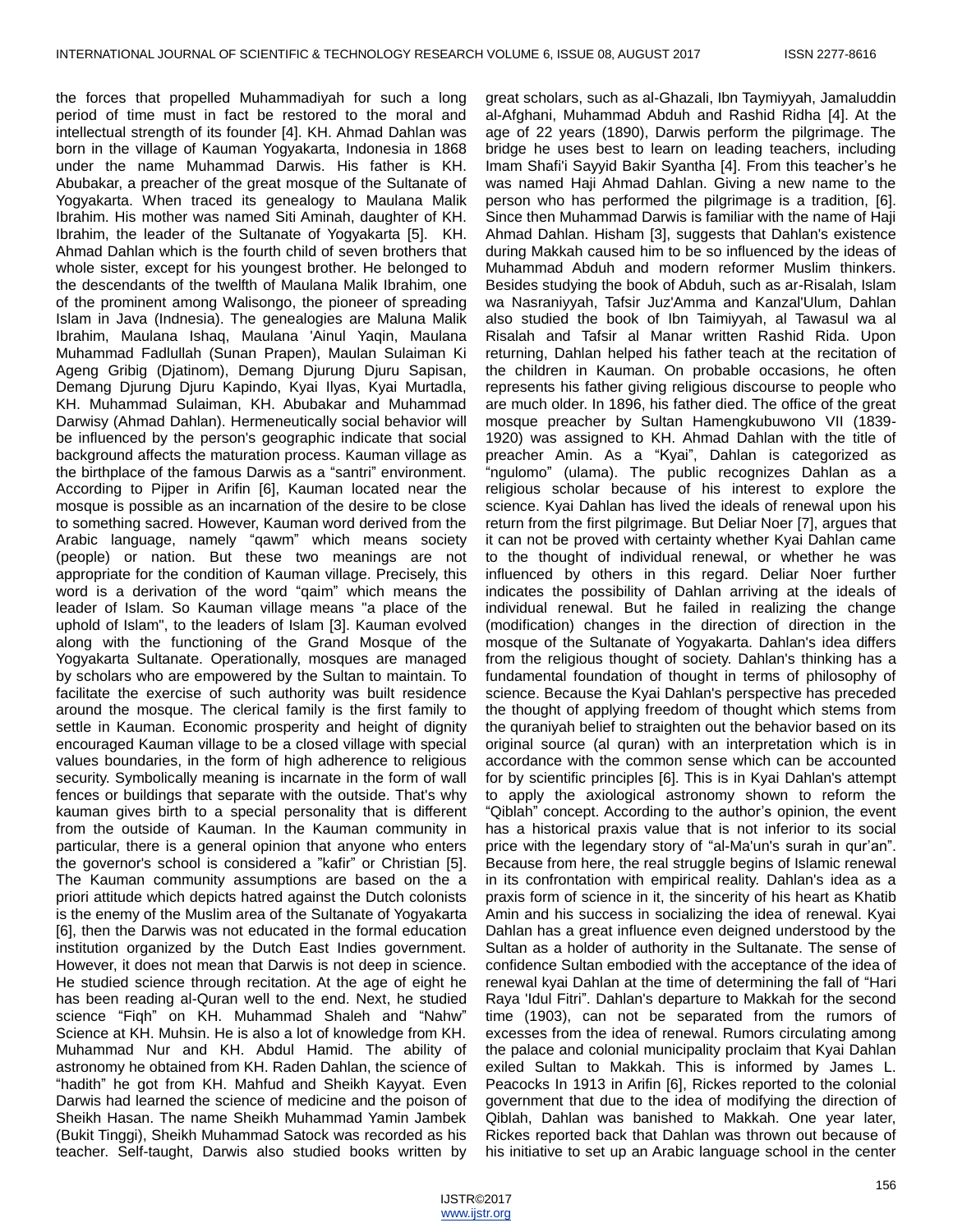of the conservative "Keraton". But Muhammad Idries (1975) found the profit factor of the batik trade that prompted Dahlan to go on the hajj again. Responding to this difference, Arifin [6] states that regardless of the above controversy, Dahlan's second departure has had a major historical impact on the growth of Islamic modernism in Java that has evolved to the present day in Muhammadiyah organization. Before establishing Muhammadiyah, Kyai Dahlan joined first with "Jamiat Khair", the first reform movement in Indonesia. Through this organization Dahlan became acquainted with Ahmad Syurkati who had already known the idea of Islamic renewal and had access to the publication of renewal ideas in the Middle East. This is the background of Dahlan's interest in joining Jamiat Khair [8]. At the same time, Dahlan joined in the movement of "Budi Utomo". Dahlan's association and learning in both organizations inspired him to build a modern-day religious organization. We can see that Dahlan is an openminded, slick, tolerant, moderate and all-curious modern-day Muslim typologist. Rickes in Arifin [6] describes Dahlan's personality as follows: "Dahlan was a kind of Indonesia of the Calvinist ethic, an energetic, militant, intelligent man some forty year of age, obviously with some Arab blood and stricly orthodox but with a trace of torelance". Dahlan's religious insight puts forward the attitude of inclusiveness, plurality and realitivity in view of an understanding of the truth. Dahlan's personality is very colorful of Muhammadiyah's appearance in the early phases. Given Kyai Dahlan's central position in Muhammadiyah's developmental movement, it is important to understand the main points of Kyai Dahlan's thought [9]. Kyai Dahlan has a different Muslim reformer typology with many other reformers leave the paper. Kyai Dahlan is a reformer type of man of action and not a man of tought. Consequently, there are not many papers and manuscripts declared by KH. Ahmad Dahlan to be used as data for the preparation and reconstruction of his thoughts. Kyai Dahlan in his last speech of December 1922, before his death, declared that the main problem why Muslims are weak and difficult to cooperate is because everyone, leaders and groups feel rightly alone and consider everything that comes from others, always wrong, bad and evil. The message of Dahlan's speech was immortalized by Charles Kurzman (2002) under the heading "The Unity of Human Life". According to Abdul Munir Mulkhan [4], the unity of humanity above is the basis idea of KH. Ahmad Dahlan about the critical attitude towards the truth that has been believed by the adherents of religion and religious leaders. Similarly, the idea of the importance of open attitude and willingness to learn to others, even to people of different religions. It seems clear that for KH. Ahmad Dahlan, Islam is a doctrine for the achievement of the welfare and peace of all mankind. Religious formality is one of Dahlan's main points of thought. Ahmad Dahlan also seriously and become the main focus to be deconstructed, which is about "Aqidah and Shari'a". For examples about the ritual ceremonies of death, marriage ceremony, pregnancy, circumcision, pilgrimage to the sacred graves, giving offerings to things that are considered sacred and as according to him the things are against Islam and can cause shirk and polytheism. Therefore, he seeks to uphold the teachings of Islam in accordance with al quran and hadith. Trying to emphasize "ijtihad" if there are things that can not be in al quran and hadith and try to eliminate "taqlid" (opinion of previous scholars without any basis) in fiqh and enforcing "amar ma'ruf nahi mungkar". Therefore, the spirit of liberation of the Muhammadiyah movement is oriented

towards the enforcement of "amar maa'ruf" and "nahi mungkar" to fulfill the ideals of humanity. It is not excessive to vocalize the movement to vocalise both resistance to social authority and construction that seek to imperialistic action. In this direction, Muhammadiyah contribute in carrying nationalism based on Islamic identity. A major Islamic social organization in Indonesia before World War II is even possible until now is Muhammadiyah. This organization was founded on November 18, 1912 by KH. Ahmad Dahlan on the advice proposed by his students and some members of the movement of Budi Utomo to establish a parmanen educational institution. The initial intention of the establishment was "Spreading the teaching of Kanjeng Prophet Muhammad SAW". To the natives of Bumiputra and to promote the religion of Islam to its members [6[. In line with this objective, this organization was named Muhammadiyah. That is, the people of prophet Muhammad. When "Muhammad Rasulullah" became the last messenger, then Dahlan expect Muhammadiyah will also be the last association anyway [6]. Kyai Dahlan is reported to have said that he wanted to bring back orthodox Islamic teachings, in their pure form as the first time the Prophet Muhammad brought [8]. Although the movement has many similarities with other social movements, it is a movement in which institutions and religious communities play an important role in the movement. This has led to the influence of this prominent understanding of religious teaching as a distinctive feature that distinguishes it from other social movements [8]. Muhammadiyah has special features as stated in advance, but the specific characteristics for Muhammadiyah formed not on the basis of mere theoretical application, but based on a process that is dialogical with the religious cultural environment and the people of Java. Muhammadiyah's special character as a religious movement does not encourage it to be inclusive and isolated from the local social environment. For KH. Ahmad Dahlan, founded a religious organization in an effort to fulfill basic human needs, in the form of implementing the faith in real "amaliah". This requires an organized moral experience organized with an Islamic intellectual dimension that considers the role of science as a tool. This proposition finds its form with the unified theoretical view of Middle Eastern Islamic modernism. This integration brings the synergy of the theoretical aspects with practical aspects. This is the root of the Muhammadiyah movement that pursues religious purification, but at the same time it is well aware of the symbiotic mutual process with the socio-cultural environment in which Muhammadiyah is located [6]. The latter dimension is better known as the dynamics term. This dimension captures all aspects of the life of the world that there is no line of its texts in the Qur'an and Sunnah. According to Muhammadiyah belief, pure Islam is a religious belief and charity based on the Qur'an and Sunnah. Purification in the renewal of the Muhammadiyah idea has two elements. First, the perception that most Muslims still do not realize the truth of the meaning and value of Islamic teachings let alone perform their obligations. Secondly, driven by such perceptions, the belief that Muhammadiyah responded to the call collectively [6]. The Special Congress of Tarjih in Solo (Central of Jawa, Indonesia) in 1929 has decided on "aqoid al faith". The subject matter that is considered important for the first time discussed is the question of the basis of purification of Muhammadiyah in religious belief and thought. This foundation is formulated in the statement of "shahadatain". The basic principle of "tawhid" is made Muhammadiyah as a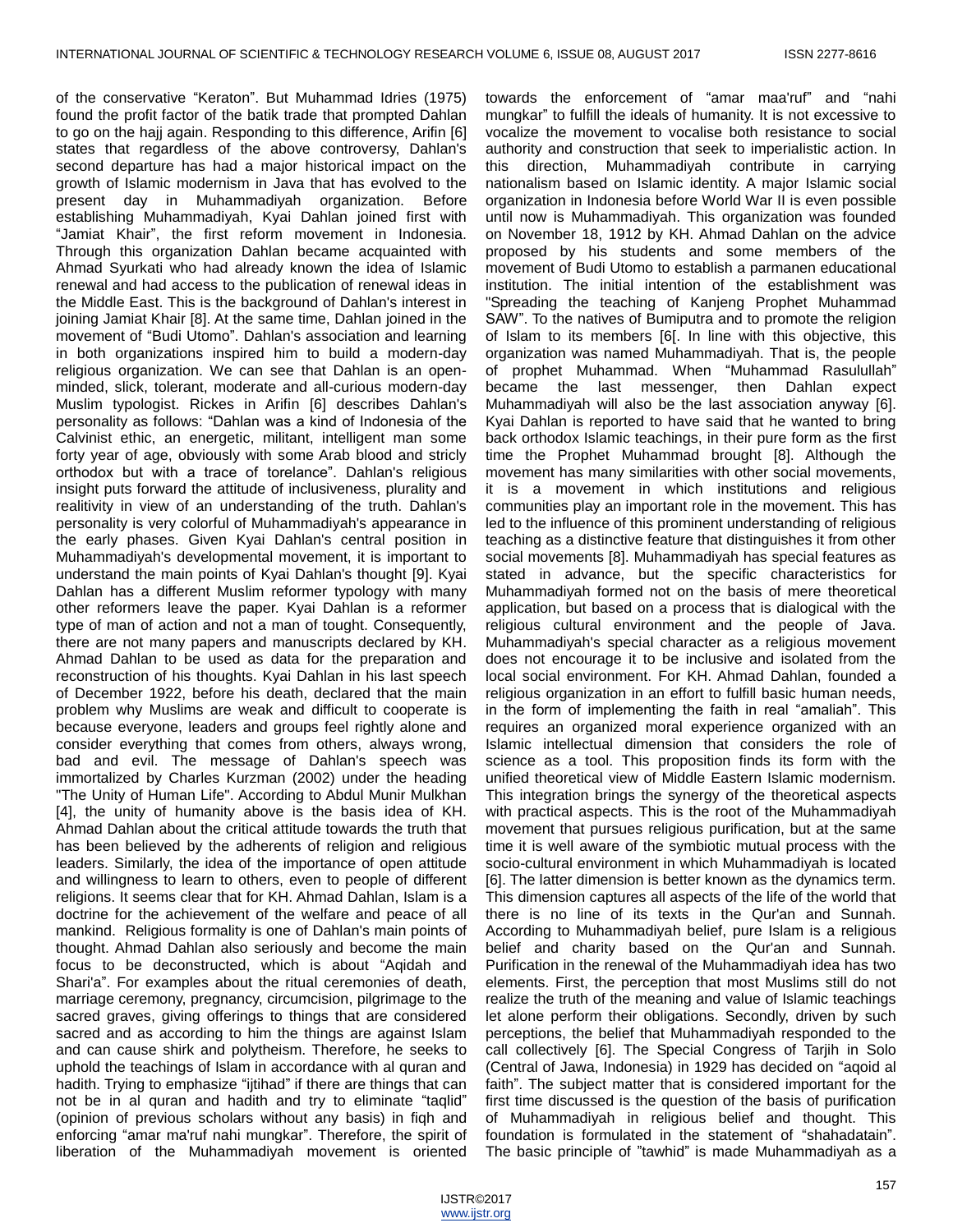philosophical rationale with a formulation that God is in reality supreme and there is no reality other than pivotal to "Allah". So, everything in life is sacred as long as it is still associated with the axis [6]. Muhammadiyah initially did not formally associate itself with the orientation of "tajdid" (renewal). Nevertheless, the characteristic of the reforms as formulated by the theorists of the modern Islamic movement (Fazlur Rahman and John O. Voll) can be found in the Muhammadiyah from the beginning of this movement. Including the characteristics of modernity as formulated by Daniel Lerner, David Me Clelland, Alex Inkles and David Smith had animated the behavior of supporters of this movement in the early twentieth century. The formulation of tajdid in the body of Muhammadiyah itself was only done in 1989 along with the 22nd Tarjih Congress in Malang East Java, Indonesia [10]. The formula includes purification and modernization. Tajdid in the first sense, is intended as an attempt to preserve the teachings of Islam from heresy. While the purpose of renewal or dynamism is the interpretation, practice and embodiment of Islamic teaching values in social life. This formulation leads the tajdid region of Muhammadiyah to include three dimensions. First, the purification of "aqidah" and "ibadah" and the formation of "akhlaq al karimah". Second, the formation of a dynamic lifestyle, creative, progressive and futuristic insight. Third, development of leadership, organization and work ethic in the association. In the context of purification, Al quran and sunnah shahihah textuallynormatif (bayani) is the main paradigm in the aqidah commitment and the implementation of "mahdlah" worship. Epistemology serve (textual-normative) gave birth to doctrine; Everything is believed and executed if there is a command of al quran and the Sunnah also remains a fundamental reference, but in the belief and practice of "muamalah" this world valid doctrine all can be done as long as there is no prohibition or not contrary to al quran and sunnah [11]. Theoretically, Amin Abdullah [9], states that since the beginning of Muhammadiyah has been able to distinguish between text and context. The text is the theoretical foundation of the Qur'an and its own context is one example of the practice of the Prophet Muhammad. These two dimensions can be called by the term normativity and historicity of the Qur'an, and both can not be separated from each other. Normativity serves to reach the substance of the message of religion while the empirical historical dimension is a form of religious life nuasa [9]. The dialectic relationship between text and context dynamically and critically is the methodology of ijtihad and tajdid of the Muhammadiyah movement. According to Amin Abdullah [9], the act of praxis that Dahlan chooses. Ahmad Dahlan in reforming Islam is essentially an implementation of social hermeneutic al quran methodology, so Kuntowijoyo categorizes Kyai Dahlan as a man of action, Amin Abdullah himself calls Muhammadiyah religious movement as a faith in action organization.

# **5 CONCLUSIONS**

Based on the discussion results that have been mentioned before, can be put forward the following conclusions:

1. The birth of Muhammadiyah in Indonesia can not be separated from the Islamic reform movement in the world that Jamaluddin al-Afghani, Muhammad Abduh, Rashid Rida, and others inspired KH. Ahmad Dahlan in the birth of Muhammadiyah.

- 2. Many people know and read the history of KH. Ahmad Dahlan as the founder of Muhammadiyah but still a few who try to reveal the intellectual power in addition to the moral forces that drive the wheels of Muhammadiyah during this time. Finding the power that drives the Muhammadiyah in its history must be restored to the moral and intellectual strength of its founder.
- 3. KH. Ahmad Dahlan was born in the village of Kauman Yogyakarta, Indonesia in 1868 under the name Muhammad Darwis. His father was KH. Abubakar, a preacher of the great mosque of the Sultanate of Yogyakarta. His genealogy was traced to Maulana Malik Ibrahim. His mother was named Siti Aminah, daughter of KH. Ibrahim, the leader of the Sultanate of Yogyakarta
- 4. The personality of KH. Ahmad Dahlan, it can be observed that Dahlan is an open-minded, modern, tolerant, moderate, and curious Muslim typologist. His insights put forward the conceptism, plurality, and relativity in view of a notion of justification. Dahlan's personality is recognized very coloring the style and appearance of Muhammadiyah in the early phases. The basic idea of Dahlan's thought is the unity of humanity that implies the doctrine to achieve the welfare and peace of all humanity. Here then the Muhammadiyah movement is oriented towards the enforcement of "amar ma'ruf and nahi munkar" to ground the humanitarian ideals against colonialism and imperialism. In this direction, Muhaammadiyah contributed in carrying nationalism with the basis of Islamic identity.
- 5. The idea of Muahmmadiyah's social renewal is to refer to the Tajdid movement which includes purification and modernization. Tajdid in the first movement, intended as an attempt to maintain the teachings of Islam from the influence of heretical. While the purpose of renewal or dynamism is the interpretation, practice and embodiment of Islamic teaching values in social life. This formulation leads the tajdid region of Muhammadiyah to include three dimensions. First, the purification of "aqidah" and "ibadah" and the formation of "akhlaq al karimah" Second, the formation of a dynamic lifestyle, creative, progressive and futuristic insight. Third, Development of leadership, organization and work ethic in the association. In the context of purification, al quran and sunnah shahihah textually-normatif (bayani) is the main paradigm in the aqidah commitment and the implementation of mahdlah worship. Epistemology serve (textual-normative) gave birth to doctrine; Everything is believed and executed when there is a command of the Qur'an and Sunnah also remains a fundamental reference, but in the belief and practice of "muamalah" this world valid doctrine all can be done as long as there is no prohibition or not contrary to Al quran and sunnah.

# **REFERENCES**

- [1] Suaidi Asyari, 2007, A Real Threat from within: Muhammadiyah's Identity Metamorphosis and The Dilemma of Democracy, Journal of Indonesian Islam, 01[01], pp.18-41.
- [2] Ishomuddin, 2014, Construction of Socio-Cultural and Political Orientation of The Followers of Muhammadiyah and Nahdlatul Ulama (NU) in The Post Reform Era in East Java Indonesia, Global Journal of Politics and Law Research, 02[2], pp.39-51.